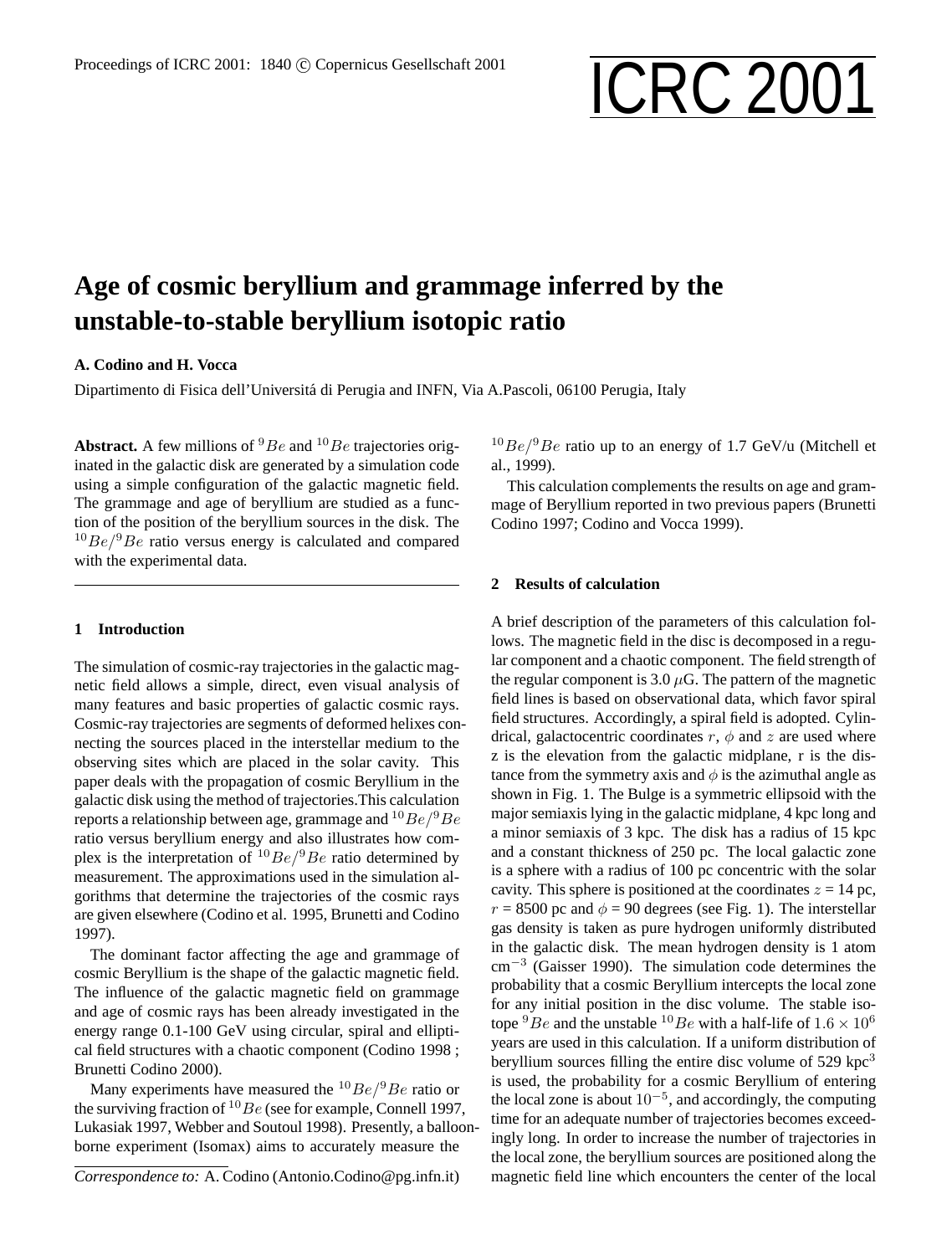zone as shown in Fig. 1. This magnetic field line is called principal field line. Note that if the beryllium sources are positioned well aside from the principal field line, the probability of arriving at the local zone becomes negligible.

In Fig. 2 is given the grammage traversed in the interstellar medium by  ${}^{9}Be$  and  ${}^{10}Be$  for three different positions of the sources as a function of the kinetic energy. The distances of the sources from the local sphere are  $-4.3$ ,  $-2.2$  and  $-0.8$ kpc which correspond to  $\phi$  angles of -30, -15 and -5 degrees, respectively (see Fig. 1). In Fig. 3 is reported the time taken by the  ${}^{9}Be$  (solid line) and  ${}^{10}Be$  (dashed line) to reach the local galactic zone from the 3 distances of −4.3, −2.2 and −0.8 kpc along the principal field line.

Fig. 4 reports the  $^{10}Be/^{9}Be$  fraction versus energy in the same conditions of Figs. 2 and 3. Note that the energy in Fig. 4 is the initial energy of Beryllium at the source, and not that of the Beryllium arriving at the local galactic zone.There is a slight shift between the two energies in the low energy interval, close to 0.2 GeV/u. For simplicity, the curves in Fig. 4 assume an equal production of  ${}^{9}Be$  and  ${}^{10}Be$  at the sources. Accordingly, a comparison with the experimental data needs to take into account the production cross sections of  ${}^{9}Be$  and  ${}^{10}Be$  via Carbon, Oxygen, Nitrogen and other heavier nuclides interacting with protons in the interstellar medium. The surviving fraction of  $^{10}Be$  may be also used for a comparison with observations. At the energy of 0.3 GeV/u the surviving fraction of  $^{10}Be$  calculated here is 0.667 for the source positioned at  $\phi$  = +15 degrees. The surviving fraction of  $^{10}Be$  becomes 0.776 at 0.9 GeV/u and 0.946 at 10 GeV/u, for the same source.

#### **3 Discussion and Conclusion**

The method of trajectories allows us to directly determine important features of cosmic rays. Some of these features are quite different from the results of leaky box models or diffusion models. For example, previous calculations obtained using the method of trajectories indicate that:

- 1. An observer positioned in the local galactic zone (any instrument is necessarely placed in the local galactic zone) measures a grammage approximately double than that traversed by cosmic rays propagating through the entire disc volume. This effect, explained elsewhere (Brunetti and Codino 2000) is due to the annular shape of the galactic magnetic field and the finite size of the disc.
- 2. The computed grammage traversed by cosmic rays beyond a few GeV/u depends on the atomic weight of the cosmic rays and is different for different nuclides. For example, protons of 5 GeV uniformly generated in the disc traverse a grammage of 14 g cm<sup>-2</sup> while <sup>9</sup>Be of 5 GeV/u, also uniformly generated, traverse only 5.4 g cm<sup>-2</sup>. This results from a combination of parameters such as the regular magnetic field, the nuclear cross sections of cosmic rays with the interstellar medium,

the limited thickness of the disc and the position of the sources.

The results discussed above indicate that the interpretation of the measurements of the  $^{10}Be/^{9}Be$  ratio requires a detailed mapping of the source distribution in the disc volume and the effective pattern of the magnetic field lines in the Galaxy.

The grammage and age reported in Figs. 2 and 3 are straightforwardly related to the  $^{10}Be/^{9}Be$  ratio shown in Fig. 4. This calculation has been only made for 3 particular positions of the beryllium sources in the energy range from 0.2 to 100 GeV/u but may be repeated for any desired set of source positions.

The relationship between age, grammage and  ${}^{10}Be/{}^{9}Be$ ratio shows the flexibility and usefulness of the method of trajectory. Thus, a source positioned along the principal field line at a distance of -4.3 kpc from the local zone, emanating  $9Be$  and  $10Be$  of 2 GeV/u with equal abundance, would yield  $a^{10}Be/9Be$  ratio of 0.74. A closer source placed at -0.8 kpc from the solar cavity would yield a ratio of 0.94.

It is clear that a comparison of this calculation with measurements of  $10Be/9Be$  ratio requires a precise spatial distribution of beryllium sources in the disc. For a uniform distribution of beryllium sources the age and grammage of Beryllium has been calculated in a previous paper (Codino and Vocca 1999). From the results shown in figures 2,3 and 4 it is evident that a source distribution in the vicinity of the solar cavity, within a few kiloparsecs along the principal field line and around it, dominates the  $^{10}Be/^{9}Be$  ratio.

#### **References**

- Brunetti M.T. and Codino, (1997) Proceedings of the 25th ICRC, Durban, Vol.4, 277.
- Brunetti M.T. and Codino, (2000) The Astrophysical Journal, 528,789.
- Brunetti M.T. and Codino, (1997) Proceedings of the 25th ICRC, Durban, Vol.4, 273.
- Codino et al. (1995) Proceedings of the 24th ICRC, Rome, Vol. 3, 100.
- Codino A. (1998) Proceedings of the 7th Vulcano Workshop 1998, Bologna , Italy, pp 439-453.
- Codino A. and Vocca H. (1999) Proceedings of the 26 ICRC, Salt Lake City, Vol. 4, 156.
- Connell J. J. (1997) Proceedings of the 25th ICRC, Durban, Vol.3, 385.
- Gaisser T. (1990) Cosmic Rays and Particle Physics, ( Cambridge: Cambridge Univ. Press)
- Lukasiak A. et al., (1997) Proceedings of the 25th ICRC, Durban, Vol.3, 389.
- Mitchell J. W. et al.(1999) Proceedings of the 26 ICRC, Salt Lake City, Vol. 3, 113.
- Webber W. R. and Soutoul A. (1998) The Astrophysical Journal, 506,335.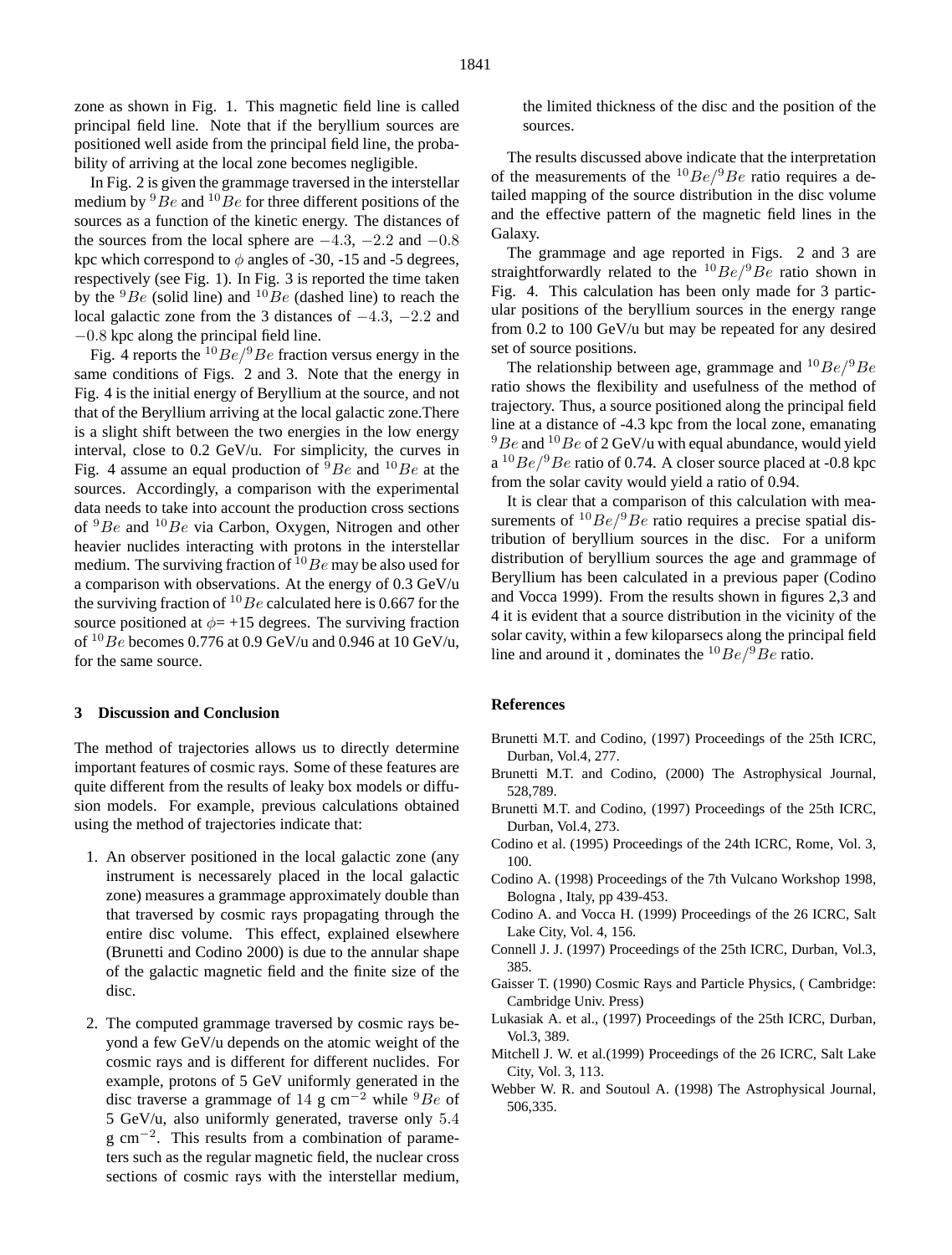

**Fig. 1.** Projection of the disk onto the galactic midplane. The disk radius is 15 kpc and that of the Bulge 4 kpc. A field line of the spiral magnetic field rooted in the Bulge and terminating at 15 kpc (solid line) is called principal field line.This line intercepts the center of the local galactic zone.Note that the distance from the local zone along the principal field line is taken negative for negative  $\phi$  angles

**Fig. 2.** Grammage swept out by  ${}^{9}Be$ and  $^{10}Be$  versus kinetic energy. The beryllium sources are positioned along the principal field line at a distance of -4.3, -2.2 and -0.8 kpc from the local zone.